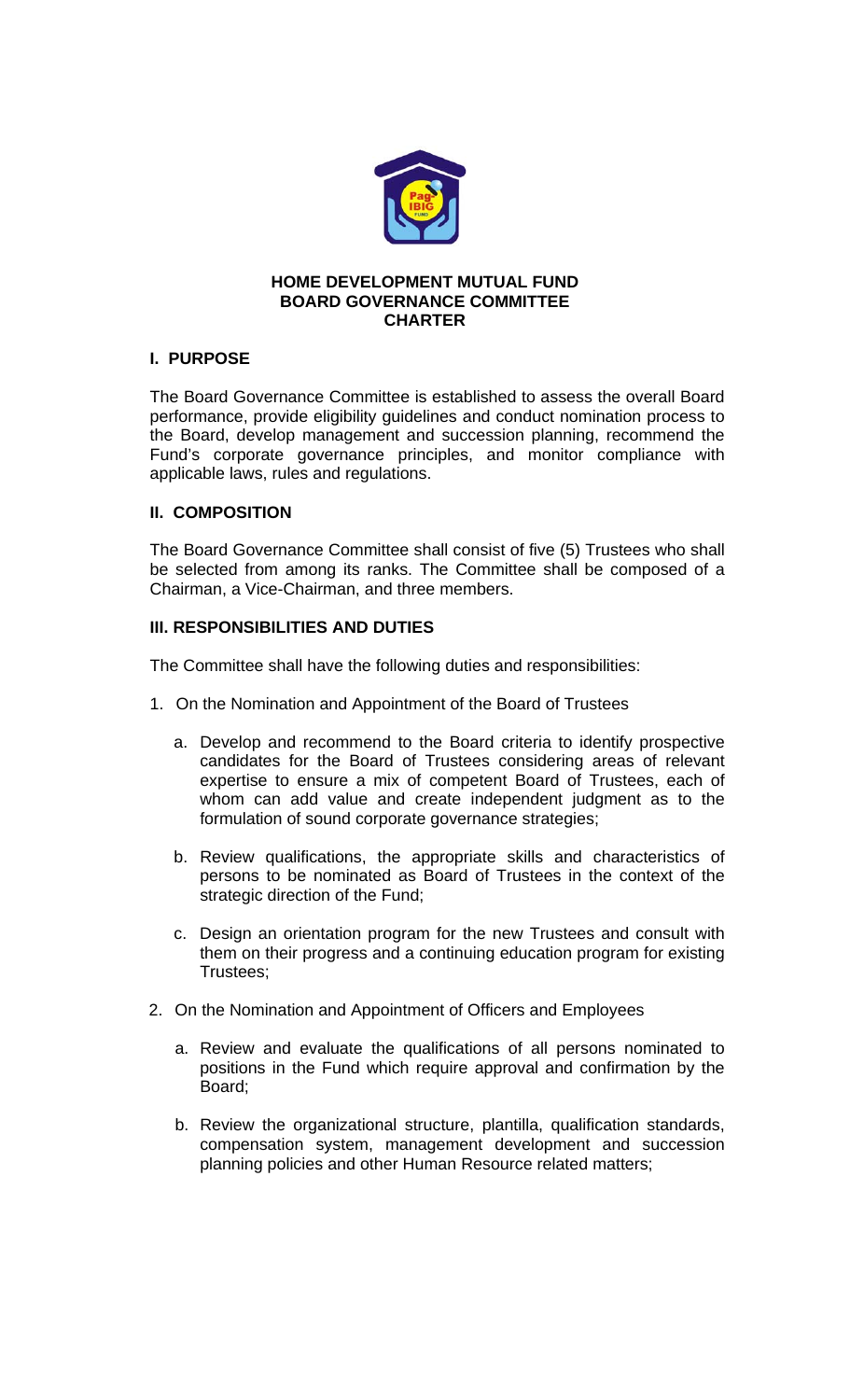- 3. On Compensation and Remuneration
	- a. Establish a formal and transparent procedure for developing a policy on remuneration for Trustees and officers to ensure that compensation is consistent with the Fund's culture, strategy and the business environment in which it operates in accordance with existing laws, rules and regulations;
- 4. On Corporate Governance
	- a. Develop and monitor implementation of the corporate governance guidelines and key practices, and conduct periodic benchmark of corporate governance practices and, as needed, recommend appropriate changes;
	- b. Review and recommend to the Board the position to be taken by Management on critical pieces of legislation;
	- c. Oversee and monitor, including but not limited to, the Fund's compliance to the Anti-Red Tape Act of 2007 (RA 9485);
	- d. Administer and oversee compliance with the Code of Ethics;
	- e. Investigate any potential conflict of interest by a Trustee and institute a process for handling conflict of interest situations in line with ethical and other regulatory standards
	- f. Manage the process whereby the Board annually assess its performance, and report the results of this evaluation to the Board along with any recommendations for improvements;
	- g. Recommend committee assignments, including committee chairmanships, to the Board for approval;
	- h. Review / recommend for Board approval policies, guidelines, and programs related to membership generation and/or reactivation, and monitoring of membership level.

### **IV. MEETINGS**

The Committee will meet at least monthly, every 3<sup>rd</sup> Thursday of the month, and may convene additional meetings, as circumstances may require. The Secretariat shall, upon consultation with the Chairman and Senior Management, prepare an agenda in advance of each meeting. Three (3) members present shall constitute a quorum.

### **V. FUNCTIONAL AND SECRETARIAT SUPPORT**

The Office of the Corporate Secretary shall support the BGC in the rendition of its functions, through:

- 1. Provision of secretariat support to the Committee;
- 2. Attendance by assigned personnel to Committee meetings and responsibility for recording the minutes of the meeting; and